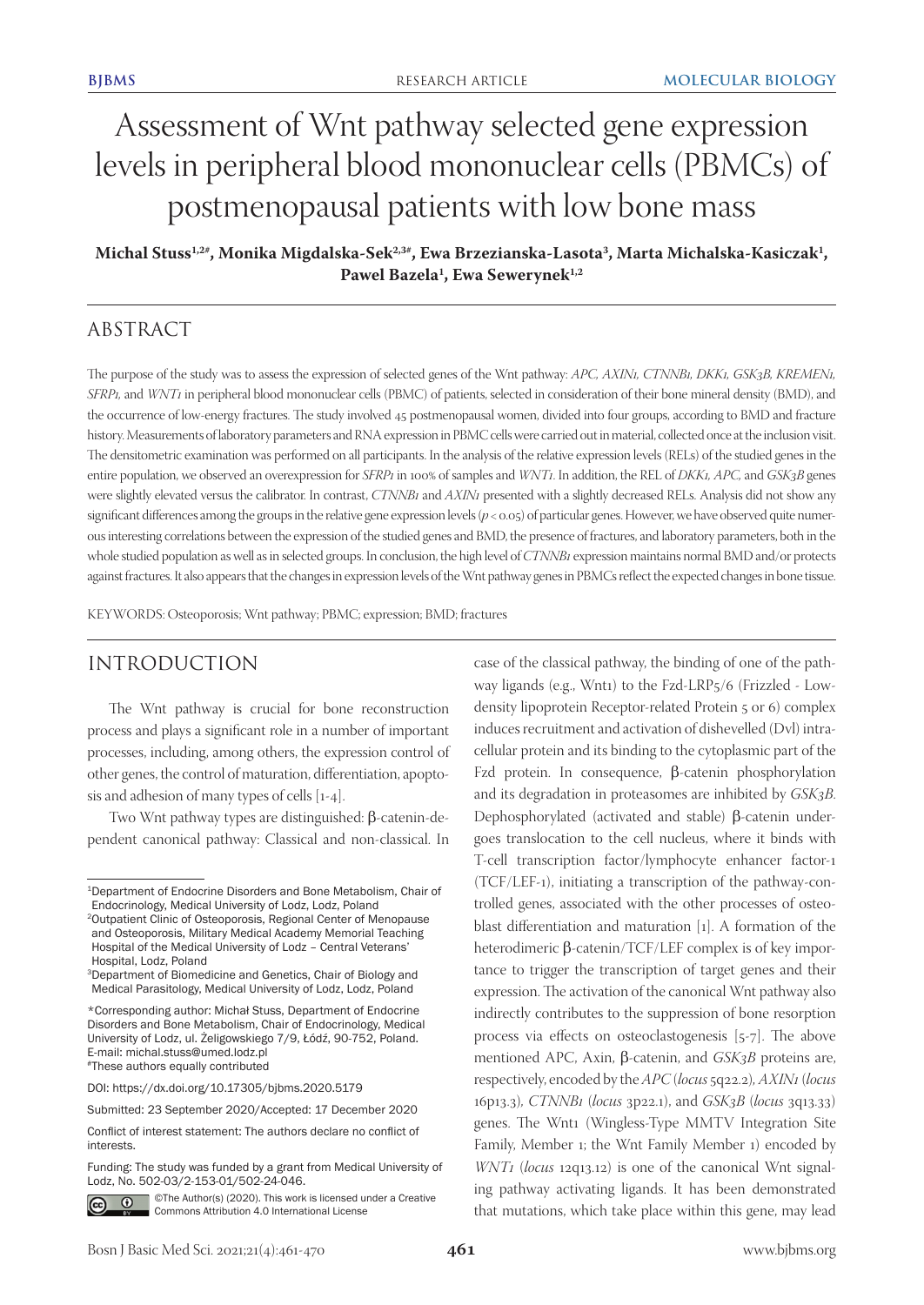to early onset severe osteoporosis or to osteogenesis imperfecta [8,9]. Wnt pathway has also its inhibitors. Dkk1 protein encoded by *DKK1* gene (*locus* 10q21.1) is one of the Dickkopf family proteins and it is primarily found in osteocytes and osteoblasts [10]. Dkk1 inhibits the Wnt pathway by binding with LRP5 or 6 [11], fairly competitive to other ligands, while its antagonistic function is substantially strengthened by the presence of Kremen proteins [12]. Kremen1 (Krm1) and Kremen2 (Krm2), encoded by *KREMEN1* (*locus* 22q12.1) and *KREMEN2* (*locus* 16p13.3), respectively, are high affinity receptors for Dkk1, which functionally cooperate with this protein, synergistically blocking the canonical Wnt pathway [13]. The soluble Fzd-related proteins (sFRP) are the largest family of Wnt pathway inhibitors, their structure being similar to that of the Fzd protein [14]. The *SFRP1* (*locus* 8p11.21) encodes sFRP1 protein, which is one of the most important sFRP members.

There is evidence showing that morphological-functional changes in peripheral blood mononuclear cells (PBMC) are likely to reflect the severity of osteoporosis in postmenopausal women [15-20]. PBMC are also easily accessible and relatively non-invasive research material, and potentially their activity may also reflect changes in bone cells, including the canonical Wnt pathway [20].

The aim of our study was to assess the expression of the following Wnt pathway genes*: APC, AXIN1, CTNNB1, DKK1, GSK3B, KREMEN1, SFRP1,* and *WNT1* in PBMC of patients, selected in consideration of their bone mineral density (BMD) and the occurrence of low-energy fractures. We also wanted to evaluate the presence of possible correlations between the mRNA expression levels of the above-mentioned Wnt pathway genes and BMD or previous fractures. Ultimately, we intended to verify whether the chosen research model could have experimental or clinical application in assessment of Wnt pathway gene expression. Our study is the first attempt to assess differences in the Wnt pathway gene expression in PBMC, in the aspect of postmenopausal osteoporosis and osteoporotic fractures.

# MATERIALS AND METHODS

The study involved 45 postmenopausal women at the age of 50-82 years (66.13  $\pm$  8.26 mean  $\pm$  standard deviation [SD]), all of them being patients the Regional Menopause and Osteoporosis Centre of the Military Medical Academy Memorial Teaching Hospital of the Medical University of Lodz during the years of 2015-2016. Each patient was recommended a daily intake of 800-2000 IU vitamin D3 plus a calcium preparation in a total amount ensuring its daily supply of approximately 1500 mg (elemental calcium), taking into account daily nutritional habits.

The exclusion criteria included primarily: Chronic intake of pharmacological agents affecting the bone turnover, the presence of chronic systemic diseases which may significantly interfere with bone metabolism, vitamin D deficit (the concentration of  $25(OH)D$  or of vitamin D total <20 ng/ml), malabsorption, and no written consent to participate in the study.

The population was divided into the following 4 groups, depending on BMD and previous osteoporotic fractures:

- 1. Patients with osteopenia but without fractures; n=10 (Group 1)
- 2. Patients with osteopenia and with low energy fractures; n=13 (Group 2)
- 3. Patients with densitometric osteoporosis (T score ≤ −2.5 SD) without fractures; n=13 (Group 3)
- 4. Patients with densitometric osteoporosis (T score ≤−2.5 SD) with low energy fractures; n=9 (Group 4). See Supplementary Table 1 for baseline characteristics of the study patients.

Following the WHO's guidelines, the densitometric features of osteoporosis were defined as BMD of the femoral neck and/or of the total hip (TH) and/or of the lumbar spine (LS) ≤−2.5 SD. Osteopenia was diagnosed in those patients, whose BMD, measured in the above-mentioned localizations, achieved T score ≤−1.0 SD and >−2.5 SD.

#### Blood collection procedure

Nine milliliters of full blood were collected on EDTA from each of the patients to isolate the genetic material (RNA). Blood samples (5 ml) were also taken on clot for the determination of total calcium, phosphates, vitamin D, parathormone, and other laboratory tests necessary to exclude secondary causes of low bone mass and/or of fractures. In addition, the patients were obligated to provide a representative sample from 24-hour urine collection in order to determine the excretion of calcium and phosphate with urine. In each patient densitometry of the hip and lumbar spine as well as VFA (vertebral fracture assessment) were performed.

#### Densitometry

BMD evaluation was carried out by the dual-energy X-ray absorptiometry (DEXA) technique, using a GE Lunar Prodigy device. The lowest approved accuracy level for technicians at our Centre does not go beyond the following values: 1.9% (LSC =  $5.3\%$ ) for the LS,  $1.8\%$  (LSC =  $5.0\%$ ) for the TH, and  $2\%$  $(LSC = 5.5%)$  for the femoral neck.

#### Ethical statement

The study was approved by the local bioethics committee of the Medical University of Lodz, No. RNN/136/15/KE. Each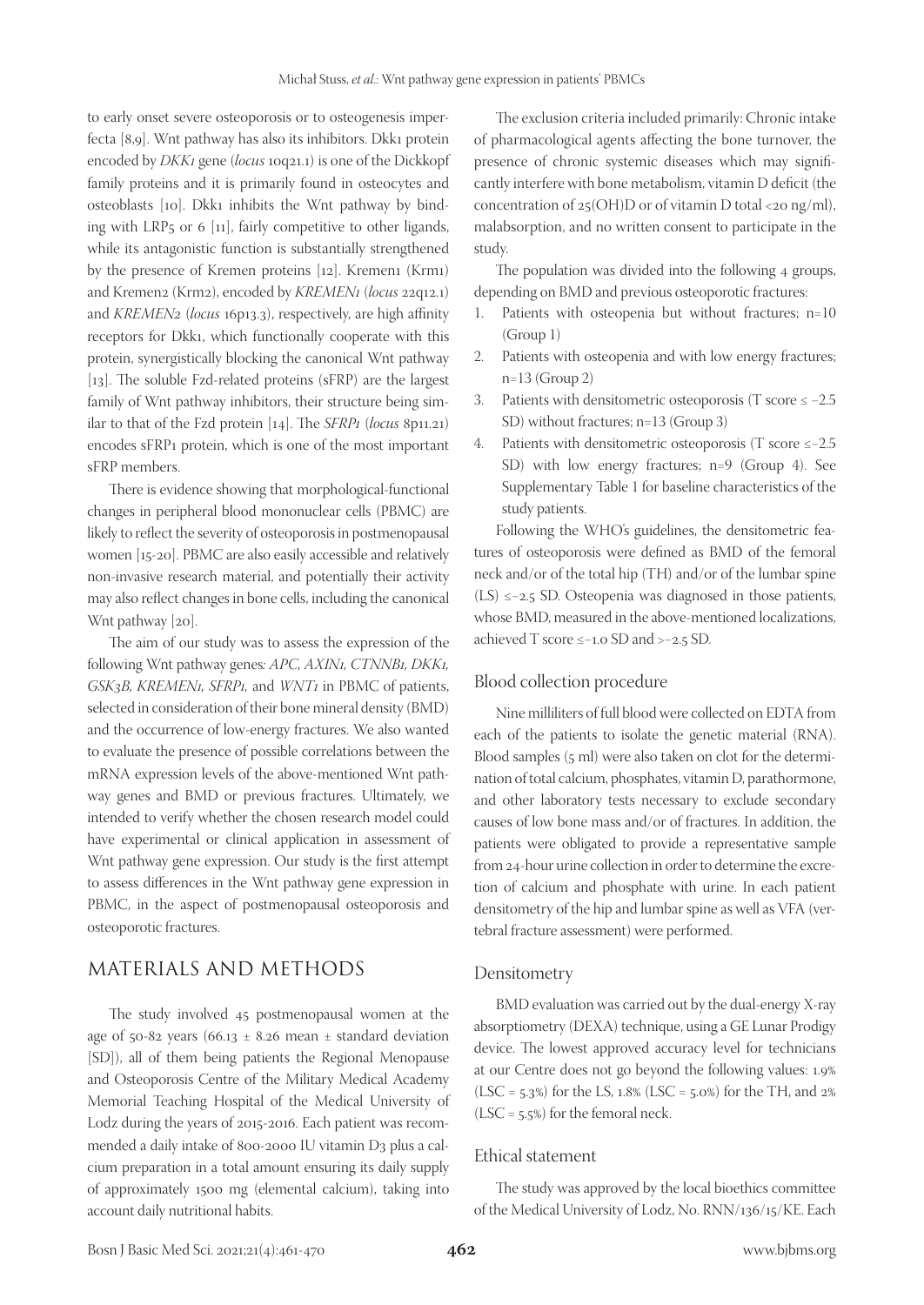patient signed an informed consent, before participating in the study.

## Statistical analysis

We analyzed the relative expression level of the following genes: *APC, AXIN1, CTNNB1, DKK1, GSK3B, KREMEN1, SFRP1,* and *WNT1.* The collected blood (EDTA) was centrifuged in density gradient, using the Histopaque-1077 agent (Sigma-Aldrich, Poznań, Polska) according to manufacturer's protocol.

A total RNA isolation from lymphocytes was done, using a mirVana™ miRNA Isolation Kit with a phenol:chloroform mixture (Life Technologies, Carlsbad, CA), following the manufacturer's recommendations. The quality and quantity of isolated RNA were spectrophotometrically assessed by measuring absorbance at the wave length of 260/280 nm (BioPhotometer Plus, Eppendorf, Hamburg, Germany). RNA with the 260/280 nm coefficient values within the range of 1.8-2.0 was regarded to be of high quality and was then used for complementary DNA (cDNA) synthesis.

A cDNA was transcribed from 100 ng of total RNA, using a High-Capacity cDNA Reverse Transcription Kit (Applied Biosystems, Carlsbad, CA) in a total volume of 20 μl per reaction. The reaction mixture contained (RT): 10× RT buffer,  $25 \times$  of dNTP mixture (100 mM), 10 $\times$  RT of the starters, MultiScribe<sup>TM</sup> reverse transcriptase, the RNase inhibitor, and nuclease-free water. The RT reaction was carried out in a SureCycler 8800, Agilent Technologies, Santa Clara, CA, using the following conditions: 10 minutes in  $25^{\circ}C$ , 120 minutes in 37°C, and then the samples were heated up to 85°C for 5 minutes and maintained in the temperature of 4°C.

An analysis of the relative expression level (qPCR) of selected genes was carried out in an Applied Biosystems 7900HT fast real-time PCR System device (Applied Biosystems, Carlsbad, CA) for 39 cycles in temperature of 60°C, in triple repetitions for each sample. The qPCR evaluation was performed, using TaqMan probes for the following studied genes: *APC* (Hs01568269\_m1), *AXIN1* (Hs00394718\_ m1), *CTNNB1* (Hs00355049\_m1), *DKK1* (Hs00183740\_m1), *GSK3B* (Hs01047719\_m1), *KREMEN1* (Hs00980701\_m1), *SFRP1* (Hs00610060\_m1), *WNT1* (Hs01011247\_m1), and *GAPDH* (Hs99999905\_m1) as a reference gene. The PCR mixture contained: cDNA (1-100 ng), 20× TaqMan® Gene Expression Assay, 2× KAPA PROBE FAST ABI Prism qPCR Kit (Kapa Biosystems Ltd., London, UK), and RNase-free water in a total volume of 20 μl. The expression level (RQ value) of the studied genes was calculated by the ΔΔCT method (TaqMan Relative Quantification Assay software, Applied Biosystems, Carlsbad, CA) with adaptation to the expression level of the *GAPDH* endogenous control and with reference to the expression level of the calibrator (RNA isolated from the separation of lymphocytes from a healthy postmenopausal patients), the RQ value for which was equal to 1.

The experimental data are presented as means  $\pm$  SD  $\pm$ confidence interval (SEM×1.96). Since distributions of most of the variables were significantly different from a normal distribution (Shapiro-Wilk test), we used the non-parametric tests: The Mann–Whitney U test was used for two-group comparisons, or the Kruskal–Wallis test for multiple group comparisons. The Spearman rank correlation coefficient was used to measure the direction and strength of the association for individual variables. A statistical analysis was carried out by means of the Statistica 13.1 software package (StatSoft, Cracow, Poland). For all the analyses, *p* < 0.05 was accepted as the level of significance.

## RESULTS

## Analysis of the relative expression levels of the studied genes in the entire population

In the analysis of the relative expression levels (REL) of the studied genes in the entire population, the highest expression level (RQ >1) was observed for the *SFRP1* in 100% of the studied samples (the mean  $RQ = 49.95$ ), while the lowest  $(RQ < 1)$ was found for the *CTNNB1* in 32% of the studied samples (the mean RQ=0.894) versus the calibrator. A distinct overexpression of the *WNT1* (the mean RQ=11.54) and a decreased expression of the *AXIN1* (the mean RQ=0.95) were also observed. The REL of *DKK1, APC*, and *GSK3B* were slightly elevated (the mean RQ being 1.43, 1.31, and 1.10, respectively), while the REL of the *KREMEN1* was approximated (the mean RQ=1.04) versus the calibrator. The obtained values are presented in Table 1.

## Analysis of the relative expression levels of the studied genes in the particular groups of patients

REL of the studied genes were compared in particular groups of patients. The following differences were observed in RQ for the studied genes: *APC, AXIN1, CTNNB1, DKK1, GSK3B, KREMEN1, SFRP1,* and *WNT1* in particular groups.

TABLE 1. The mean RQ value of the studied genes in the whole study population and the percentage of samples with reduced/increased expression levels relative to the calibrator

| Gene           | The mean RO | The number (%) of samples with: |                 |  |
|----------------|-------------|---------------------------------|-----------------|--|
|                |             | $RQ$ value <1                   | $RQ$ value $>1$ |  |
| APC            | 1.31437     | 7(15.6)                         | 38 (84.4)       |  |
| AXINI          | 0.94986     | 26(57.8)                        | 19 (42.2)       |  |
| CTNNB1         | 0.89379     | 32(71.1)                        | 13 (28.9)       |  |
| DKK1           | 1.43636     | 31 (68.9)                       | 14(31.1)        |  |
| GSK3B          | 1.10360     | 17(37.8)                        | 28(62.2)        |  |
| <b>KREMEN1</b> | 1.03760     | 27(60)                          | 18 (40)         |  |
| <b>SFRP1</b>   | 49.95084    | 0(0)                            | 45(100)         |  |
| WNT1           | 11.54009    | 25(55.6)                        | 20(44.4)        |  |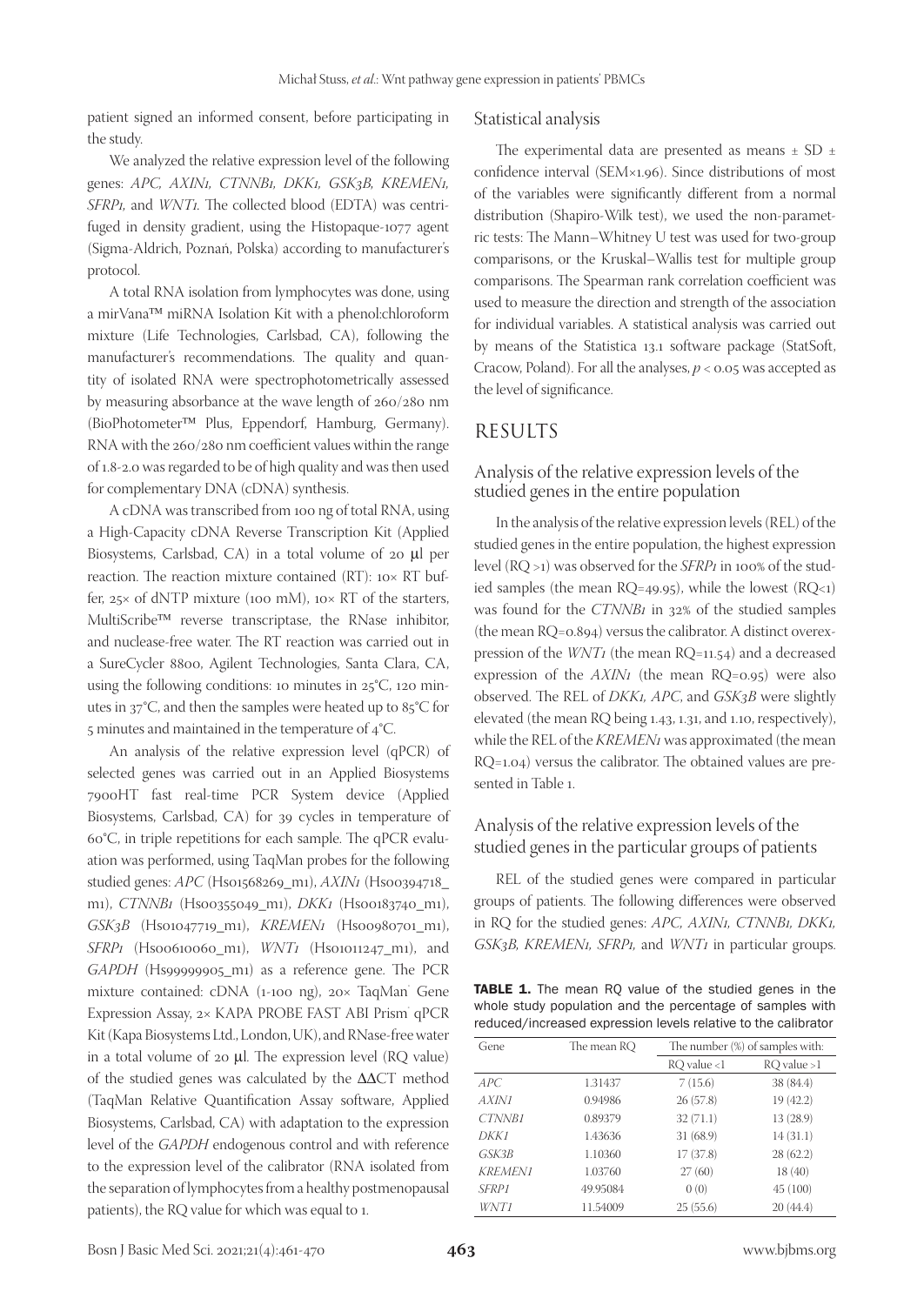A statistical analysis did not show any significant differences among the study groups  $(1-4)$  in the REL  $(RQ)$   $(p > 0.05)$  of particular genes (Figure 1).

Analysis of the concentrations of total calcium, phosphates in serum and urine from 24 hours, alkaline phosphatase in serum, parathormone, and vitamin D (the data are not shown)

The concentrations of total calcium, phosphates in serum and urine from 24 hours, alkaline phosphatase in serum and PTH, and 25(OH)D did not show any statistically significant differences among the study groups  $(p > 0.05)$ .

Correlations between the expression levels of the studied genes and the age of patients, bone mineral density, fracture history, and results of laboratory tests

A statistical analysis showed some correlations among the RELs of some of the studied genes, both in the entire study population and in particular groups (Supplementary Table 2).

#### Gene expression versus age

Regarding the group of patients with advanced osteoporosis (Group 4), the expression of *CTNNB1* decreased inversely



FIGURE 1. The expression levels of the studied genes (mean RQ  $\pm$  SD values) in the whole study population, taking into account its division into subgroups.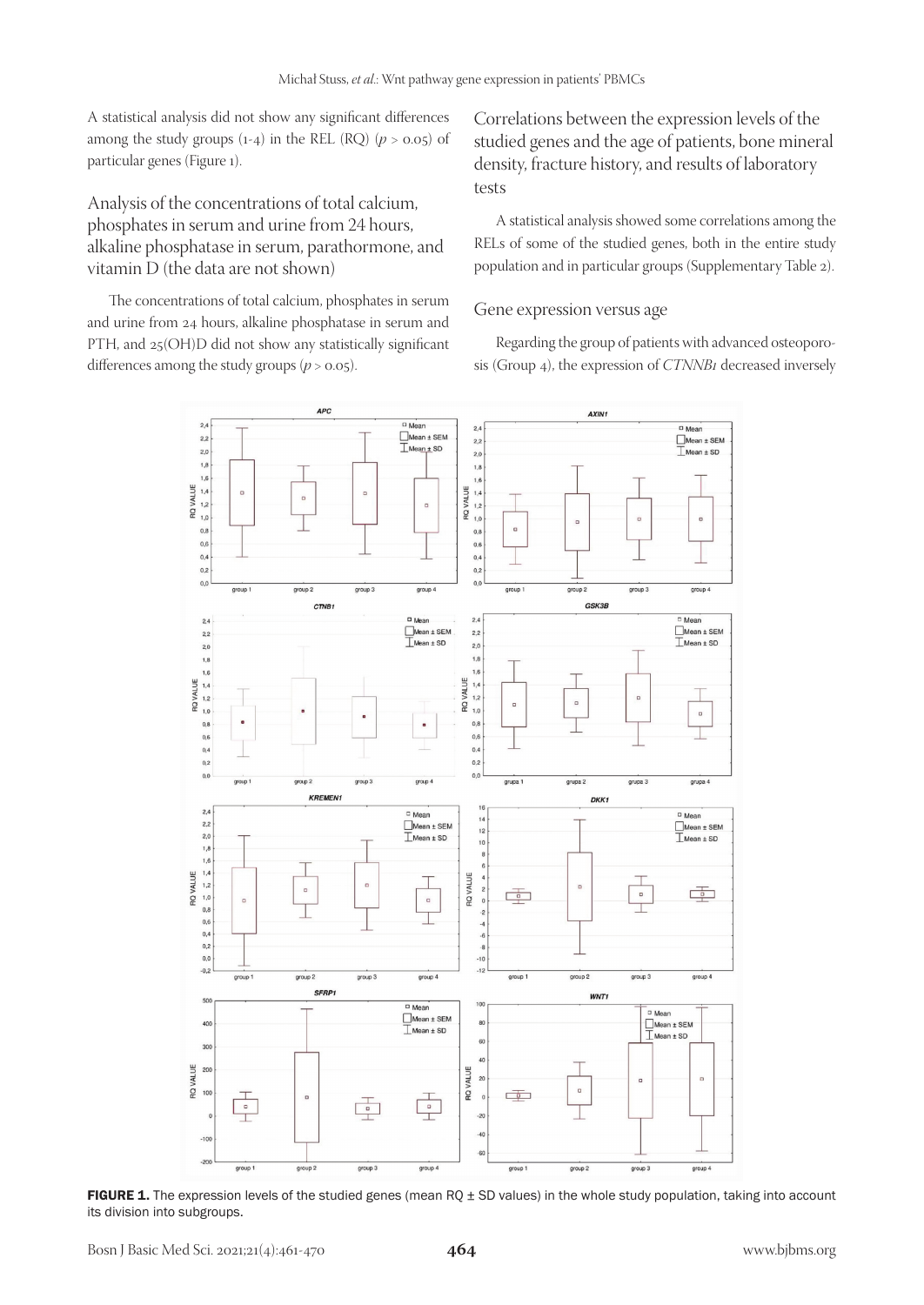| TABLE 2. Correlations between gene RELs and either BMD or fractures |  |  |
|---------------------------------------------------------------------|--|--|
|---------------------------------------------------------------------|--|--|

| Correlations                            | Whole population    | Group 1 (Osteopenia,<br>no fractures) | Group 2<br>(Osteopenia+low<br>energy fractures) | Group 3<br>(Osteoporosis+no<br>fractures) | Group 4<br>(Osteoporosis+low<br>energy fractures) |
|-----------------------------------------|---------------------|---------------------------------------|-------------------------------------------------|-------------------------------------------|---------------------------------------------------|
| CTNNB1 versus TH BMD                    | $R=0.305 p=0.042$   | <b>NS</b>                             | $R=0.533, p=0.061$                              | NS.                                       | <b>NS</b>                                         |
| CTNNB1 versus TH T-score                | $R=0.309, p=0.039$  | <b>NS</b>                             | $R=0.522, p=0.067$                              | <b>NS</b>                                 | <b>NS</b>                                         |
| CTNNB1 versus Vert. Fractures           | $R=-0.286, p=0.056$ | NS                                    | $R=-0.568, p=0.043$                             | <b>NS</b>                                 | <b>NS</b>                                         |
| CTNNB1 versus forearm fractures         | <b>NS</b>           | NS                                    | $R=0.717, p=0.006$                              | <b>NS</b>                                 | <b>NS</b>                                         |
| DKK1 versus TH BMD                      | $R=-0.236, p=0.118$ | <b>NS</b>                             | NS.                                             | <b>NS</b>                                 | $R=-0.650, p=0.058$                               |
| DKK1 versus TH T-score                  | $R=-0.262, p=0.082$ | NS                                    | <b>NS</b>                                       | <b>NS</b>                                 | $R=-0.636, p=0.065$                               |
| DKK1 versus Vert. fractures             | NS.                 | NS                                    | <b>NS</b>                                       | NS.                                       | $R=0.572, p=0.107$                                |
| GSK3B versus TH BMD                     | <b>NS</b>           | NS                                    | <b>NS</b>                                       | $R=0.560, p=0.046$                        | <b>NS</b>                                         |
| GSK3B versus TH T-score                 | <b>NS</b>           | NS                                    | <b>NS</b>                                       | $R=0.560, p=0.046$                        | <b>NS</b>                                         |
| GSK3B versus LS T-score                 | <b>NS</b>           | NS                                    | <b>NS</b>                                       | NS.                                       | $R=-0.810, p=0.008$                               |
| <b>KREMEN1</b> versus LS BMD            | $R=0.338, p=0.025$  | NS                                    | <b>NS</b>                                       | <b>NS</b>                                 | $R=0.617, p=0.077$                                |
| <b>KREMEN1</b> versus LS T-score        | $R=0.347, p=0.021$  | <b>NS</b>                             | <b>NS</b>                                       | NS.                                       | $R=0.658, p=0.054$                                |
| <b>KREMEN1</b> versus TH BMD            | NS.                 | $R=-0.672, p=0.033$                   | <b>NS</b>                                       | <b>NS</b>                                 | <b>NS</b>                                         |
| <b>KREMEN1</b> versus TH T-score        | <b>NS</b>           | $R=-0.596, p=0.069$                   | <b>NS</b>                                       | <b>NS</b>                                 | <b>NS</b>                                         |
| <b>KREMEN1</b> versus Tot. factures     | $R=0.349, p=0.019$  | <b>NS</b>                             | NS                                              | <b>NS</b>                                 | <b>NS</b>                                         |
| <b>KREMEN1</b> versus forearm fractures | $R=0.380, p=0.0099$ | <b>NS</b>                             | $R=0.487, p=0.091$                              | <b>NS</b>                                 | <b>NS</b>                                         |
| SFRP1 versus TH BMD                     | NS.                 | $R=-0.745, p=0.014$                   | NS.                                             | $R=0.703, p=0.007$                        | <b>NS</b>                                         |
| SFRP1 versus TH T-score                 | <b>NS</b>           | $R=-0.711, p=0.021$                   | NS.                                             | $R=0.703, p=0.007$                        | <b>NS</b>                                         |
| SFRP1 versus LS BMD                     | NS.                 | <b>NS</b>                             | NS.                                             | NS.                                       | $R=-0.667, p=0.049$                               |
| SFRP1 versus LS T-score                 | <b>NS</b>           | NS                                    | NS.                                             | <b>NS</b>                                 | $R=-0.835, p=0.005$                               |
| SFRP1 versus Tot. factures              | NS.                 | NS                                    | NS.                                             | <b>NS</b>                                 | $R=-0.641, p=0.063$                               |
| WNT1 versus forearm fractures           | <b>NS</b>           | NS                                    | <b>NS</b>                                       | <b>NS</b>                                 | $R=0.639, p=0.064$                                |

NS: Non-significant

proportional to the age of the patients (R=−0.736, *p* = 0.0236). The studied groups were not significantly different with regards to the age of patients ( $p > 0.05$ ).

#### Gene expression versus bone mineral density

In the whole studied population, significant positive correlations were identified between the REL of *CTNNB1* and TH T-score (R=0.309,  $p = 0.039$ ) and total hip (TH) BMD  $(R=0.305, p=0.042)$ . There was also a tendency toward negative correlations (R=−0.262, *p* = 0.082 and R=−0.236, *p* = 0.118) between TH T-score and BMD and the REL of *DKK1* gene. In addition, there were significant positive correlations between the expression of *KREMEN1* and LS BMD and T-score  $(R=0.338, p=0.025$  and  $R=0.347, p=0.021$ , respectively).

In the group of patients with osteopenia and without fractures (Group 1), the expression of *KREMEN1* (R=−0.672, *p* = 0.033) negatively correlated with TH T-score and BMD. We also observed a tendency toward a negative correlation in case of TH T-score (R=−0.596, *p* = 0.069). Analogous correlations were also found in case of *SFRP1*, the REL of which negatively correlated with TH T-score (R=−0.711, *p* = 0.021) and TH BMD (R=−0.745, *p* = 0.014).

In the subpopulation of patients with osteopenia and fractures (Group 2), there was tendency to a positive correlation between the REL of *CTNNB1* and TH BMD (R=0.533;  $p = 0.061$  and TH T-score (R=0.522,  $p = 0.067$ ).

In Group 3 (postmenopausal osteoporosis, without fractures), the REL of: *GSK3B* and *SFRP1* positively correlated with TH BMD (R=0.560, *p* = 0.046 and R=0.703, *p* = 0.007) and TH T-score (R=0.560, *p* = 0.046 and R=0.703, *p* = 0.007), respectively.

Regarding the patients with advanced osteoporosis (Group 4), we found out negative correlations between LS T-score and the REL of: *GSK3B* (R=−0.810, *p* = 0.008). In addition, a tendency was observed toward negative correlation between the expression of *DKK1* and TH T-score (R=−0.636, *p* = 0.065) and TH BMD (R=−0.650, *p* = 0.058), respectively. A negative correlation was also demonstrated between the RQ value of *SFRP1* and LS BMD (R=−0.667, *p* = 0.049) and LS T-score (R=−0.835, *p* = 0.005). Table 2 presents the obtained correlation values between the RELs of studied genes and BMD and the number of recorded fracture events in the whole population, as well as in particular groups.

#### Gene expression versus fractures

A negative correlation level on the borderline of statistical significance was found in the whole study population between the REL of *CTNNB1* and vertebral fractures (R=−0.286,  $p = 0.056$ ). Positive correlations between the expression of *KREMEN1* and the total number of fractures (R=0.349,  $p = 0.019$ ) and the number of forearm fractures (R=0.380,  $p = 0.0099$ ) were also observed.

Moreover, we found out a correlation between the *CTNNB1* expression and the incidence of forearm and spinal fractures (R= $0.717$ ,  $p = 0.006$  and R= $-0.568$ ,  $p = 0.043$ , respectively) in the subpopulation of patients with osteopenia and fractures (Group 2).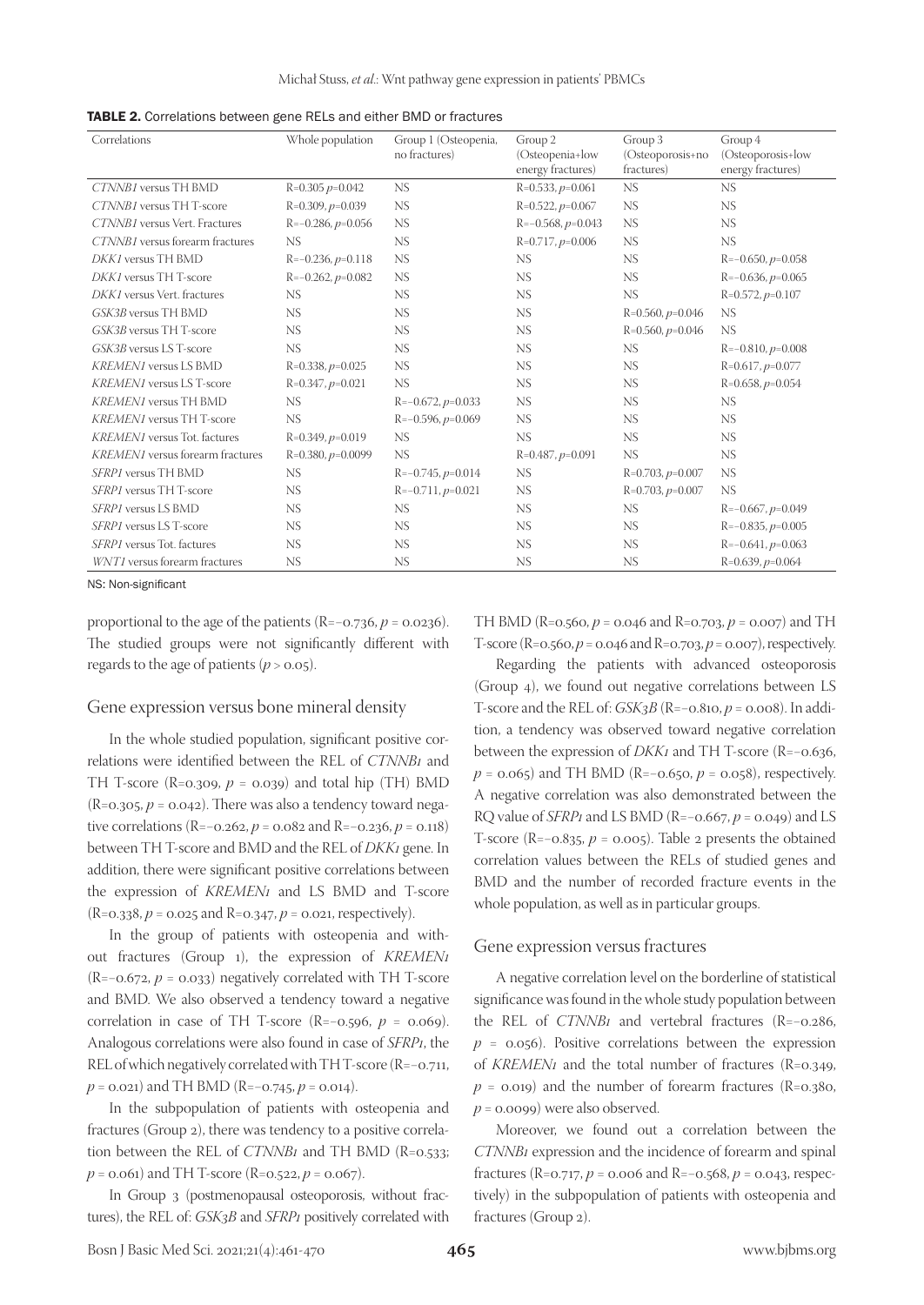Patients in the group with advanced osteoporosis (Group 4) demonstrated a correlation on the borderline of statistical significance between: the number of spine fractures and *DKK1* gene expression ( $R = 0.572$  *p* = 0.107) and the total number of all fractures and the expression level of *SFRP1* (R=−0.641, *p* = 0.063) and the number of forearm fractures and *WNT1* expression ( $R = 0.639$ ,  $p = 0.064$ ). Table 2 illustrates the results of correlation between RQ values of the studied genes versus the number of recorded fractures.

#### Gene expression versus laboratory test results

We have observed many interesting correlations between the laboratory results and studied gene expression levels. Table 3 illustrates the results of correlation between RQ values of the studied genes and the results of laboratory tests.

## DISCUSSION

In the entire population, we observed a distinct overexpression of *SFRP1* in 100% of the study participants. In addition, the RELs of *DKK1, APC*, and *GSK3B* were slightly elevated, while the expression of the *KREMEN1* was similar to comparator. In contrast, RELs of *CTNNB1* and *AXIN1* were slightly decreased.

Roforth et al. [21] demonstrated the expression of *SFRP1* to be 1.6 higher in a bone material from elderly patients than in that from working-age subjects, which did coincide with our results. Reppe et al. [22] evaluated REL in a bone samples collected from healthy females with low or normal bone mass. Unlike in case of our results, the REL of *DKK1* was decreased in their whole population, while the expression of the *SFRP4* was increased. The use of HRT, reported by almost a half of the participants, could have been responsible for the differences in *DKK1* expression versus our results. Bolamperti et al. [23] compared Wnt pathway gene expression in bone samples, collected from patients with osteoporosis and/or osteoarthrosis (OA) that were qualified to hip arthroplasty. Similarly, as in our investigation, the expression of *CTNNB1* was in both groups decreased, however, differently than in our experiment, the *DKK1* expression was comparable to the reference gene. Another team also obtained analogical results of *CTNNB1* expression [24].

In our study, the lowest REL was observed for *CTNNB1* and its level decreased inversely to the age of patients with advanced osteoporosis. The decrease of *CTNNB1* expression may be a consequence of age-related suppression of the Wnt system, which is not always followed by a decrease in its serum concentration [25-27]. It should, however, be kept in mind that

|  |  | TABLE 3. Correlations between gene expression levels and laboratory test results |
|--|--|----------------------------------------------------------------------------------|
|--|--|----------------------------------------------------------------------------------|

| Correlations                                        | Whole population    | Group 1<br>(Osteopenia, no<br>fractures) | Group 2<br>(Osteopenia+low<br>energy fractures) | Group 3<br>(Osteoporosis+no<br>fractures) | Group 4<br>(Osteoporosis+low<br>energy fractures) |
|-----------------------------------------------------|---------------------|------------------------------------------|-------------------------------------------------|-------------------------------------------|---------------------------------------------------|
| AXIN1 versus phosphate in<br>serum                  | <b>NS</b>           | $R = -0.648 p = 0.042$                   | NS                                              | NS                                        | <b>NS</b>                                         |
| AXIN1 versus 24-hour calcium<br>urine excretion     | <b>NS</b>           | <b>NS</b>                                | $R = -0.641, p = 0.025$                         | <b>NS</b>                                 | <b>NS</b>                                         |
| AXIN1 versus 24-hour<br>phosphate urine excretion   | $R=0.358, p=0.0252$ | <b>NS</b>                                | <b>NS</b>                                       | $R=0.713, p=0.009$                        | <b>NS</b>                                         |
| CTNNB1 versus PTH                                   | $R=-0.287, p=0.055$ | <b>NS</b>                                | NS                                              | $R=-0.621; p=0.024$                       | NS.                                               |
| DKK1 versus total vitamin D                         | $R=-0.293, p=0.05$  | <b>NS</b>                                | <b>NS</b>                                       | <b>NS</b>                                 | <b>NS</b>                                         |
| DKK1 versus phosphate in<br>serum                   | <b>NS</b>           | $R=-0.745, p=0.013$                      |                                                 | NS                                        | <b>NS</b>                                         |
| GSK3B versus ALP                                    | $R=-0.303, p=0.045$ | NS.                                      | <b>NS</b>                                       | $R=-0.489; p=0.089$                       |                                                   |
| GSK3B versus calcium in serum                       | <b>NS</b>           | <b>NS</b>                                | $R = -0.646, p = 0.017$                         | NS                                        | NS                                                |
| GSK3B versus 24-hour calcium<br>urine excretion     | $R=0.438, p=0.003$  | <b>NS</b>                                | <b>NS</b>                                       | $R=0.720; p=0.008$                        | <b>NS</b>                                         |
| GSK3B versus 24-hour<br>phosphate urine excretion   | $R=0.411, p=0.009$  | <b>NS</b>                                | NS                                              | $R=0.755$ ; $p=0.004$                     | <b>NS</b>                                         |
| KREMEN1 versus 24-hour<br>calcium urine excretion   | <b>NS</b>           | <b>NS</b>                                | $R=0.707, p=0.010$                              | NS                                        | <b>NS</b>                                         |
| KREMEN1 versus 24-hour<br>phosphate urine excretion | <b>NS</b>           | $R=0.833, p=0.005$                       | <b>NS</b>                                       | <b>NS</b>                                 | <b>NS</b>                                         |
| SFRP1 versus ALP                                    | NS                  | NS                                       | <b>NS</b>                                       | <b>NS</b>                                 | $R=0.809, p=0.015$                                |
| SFRP1 versus total vitamin D                        | <b>NS</b>           | <b>NS</b>                                | <b>NS</b>                                       | <b>NS</b>                                 | $R=0.750, p=0.020$                                |
| SFRP1 versus PTH                                    | $R=-0.287, p=0.055$ | <b>NS</b>                                | $R = -0.577 p = 0.039$                          | NS                                        | <b>NS</b>                                         |
| SFRP1 versus 24-hour calcium<br>urine excretion     | <b>NS</b>           | <b>NS</b>                                | <b>NS</b>                                       | $R=0.587; p=0.045$                        | <b>NS</b>                                         |
| SFRP1 versus 24-hour<br>phosphate urine excretion   | $R=0.420, p=0.007$  | <b>NS</b>                                | NS                                              | $R=0.727, p=0.007$                        | <b>NS</b>                                         |
| WNT1 versus PTH                                     | $R=-0.338, p=0.023$ | <b>NS</b>                                | <b>NS</b>                                       | <b>NS</b>                                 | <b>NS</b>                                         |

NS: Non-significant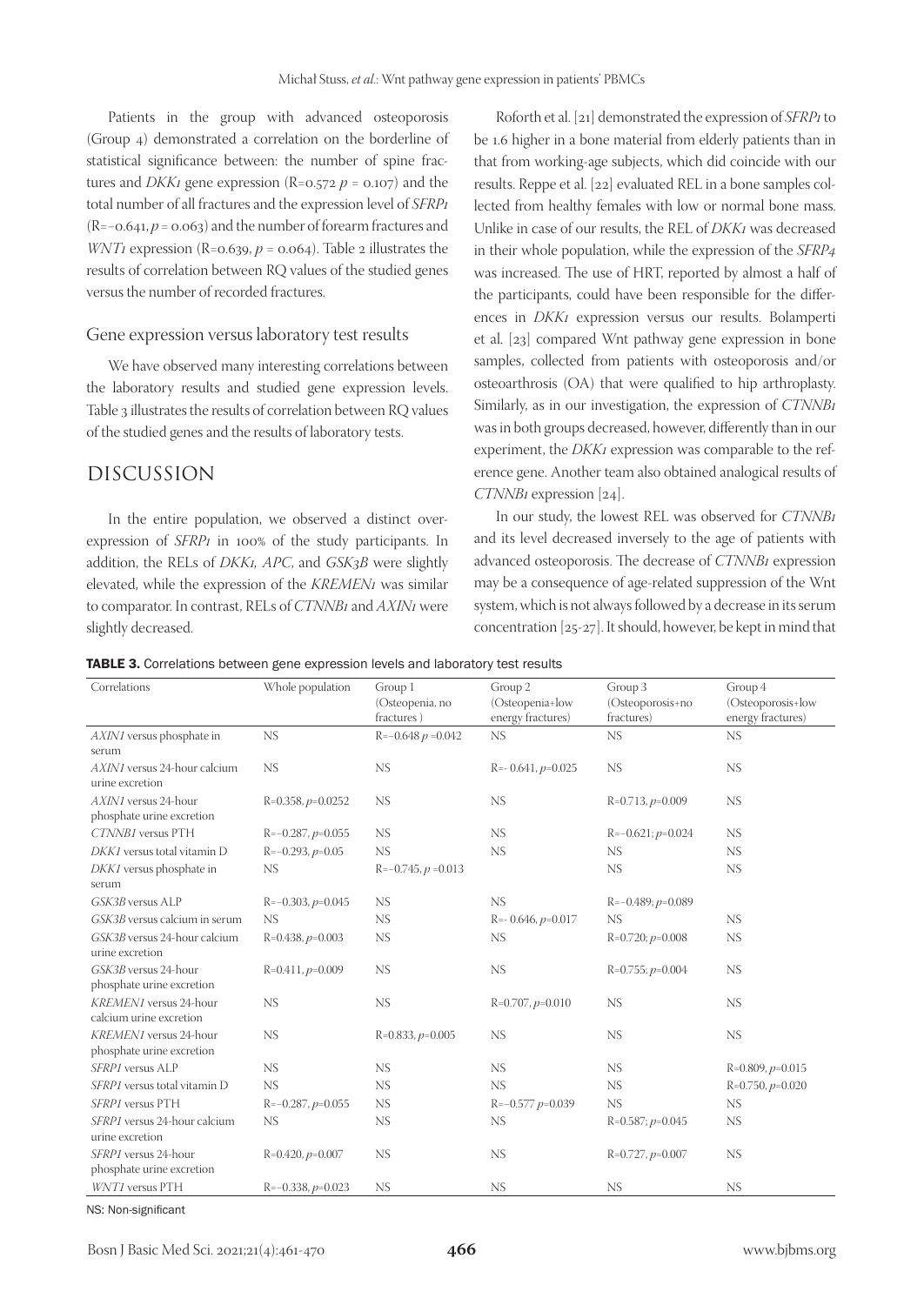the expression of β-catenin increases in other diseases, among others in OA [28, 29].

We observed many significant correlations between the REL of the studied genes and DXA parameters or fractures. The studies evaluating the relationship between BMD and the Wnt pathway gene expression are rather scarce. It is probably due to the difficulties with obtaining material.

Reppe et al. [22], differently than in our study, demonstrated the presence of positive correlations between BMD, T-Score and Z-score of the hip and LS and the *DKK1* and *SOST* expression. The differences in selection of study population may be a possible explanation of the differences in results. The strongest correlations in our study were present between TH T-score and BMD and *DKK1* gene expression in the group with advanced osteoporosis.

In the study of Bolamperti et al. [23], both groups had comparable BMD. The expression of the WNT pathway activators: *WNT3* and *WNT10B*, was comparable in both groups, similarly as the *CTNNB1*, which was consistent with our results. In turn, the expression of Wnt signaling inhibitors, such as: *SOST*, *SFRP2*, and *DKK1*, was significantly lower in the group of patients after hip fractures. D`Amelio et al. [30] used the research model as above mentioned. The authors observed that patients after fracture had higher expression of *RANKL, M-CSF, SOST*, and, in contrast to our results, also of the *DKK1*. In our other study, we demonstrated that *RANK* and *RANKL* expression, correlated with changes of the hip region and LS BMD, while the type of applied therapy was significantly relevant as well [31]. Velasco et al. [29] showed differences in the expression of 55 genes related to the Wnt pathway, between groups of patients: With the OA of the hip, OA of the spine and those with osteoporosis. In most cases, the expression of the studied genes, including *CTNNB1* and *WNTB2*, was higher in patients with osteoarthritis compared to the group with fractures [29]. In the entire population of our study, we observed a distinct overexpression of the *WNT1*, which encodes another activator of the Wnt pathway.

Analogous results of the *CTNNB1* were obtained by another team [24]. However, the researchers demonstrated higher concentration of the β-catenin in the group without fractures, thus, most apparently, a post-translational suppression of the Wnt pathway activity could have occurred.

The obtained results of the correlations between the gene expression and laboratory results seem to be rather divergent. Some of the obtained results appear to be contrary to literature data, for example, the reverse correlation between the expression of *CTNNB1* and PTH concentration. It is known that PTH inactivates *GSK3B* protein and is responsible for Dvl connection to the PTHR, which is stabilizing β-catenin. In addition, PTH reduces the expression of the Wnt pathway inhibitors: Sclerostin and Dkk1 in osteocytes [15,32,33].

We are aware of limitations of our study. We studied REL in PBMC – an easily available material, which certainly cannot fully reflect the bone cells. Another limitation was a small number of patients. One should also remember that Wnt pathway is regulated by other receptors and their ligands, for example, bone morphogenic proteins, TNFα, TGFβ, PTH, and correlated signaling paths, for example, OPG/RANK/ RANKL system [15,32-34]. Epigenetic control mechanisms may have also contributed to the lack of expected differences in gene expression [35,36]. Additionally, in the majority of studies material was collected from unhealthy people (e.g., the necessity for arthroplasty) and it was not possible to compare the obtained samples with material from healthy patients.

The Wnt pathway activity in osteoporosis seems to be suppressed, what leads to a decreased expression of the β-catenin-dependent genes. In OA, we observed activation of the Wnt pathway, what enhances the synthesis of matrix metalloproteinases, causing cartilage degradation, but may also induce a local anabolic effect [37-41].

We assume that the applied research model seems to be fairly promising; however, it is currently useful mainly in the context of comparison with parallel studies on bone material.

## CONCLUSION

In our opinion, the obtained research results allow us to conclude that high expression level of β-catenin (CTNNB1) ensures the maintenance of normal BMD and/or protects against fractures. Moreover, the changes in the expression levels of Wnt pathway genes in PBMC seem to reflect the expected changes in bone tissue.

The reliability and possibility of applied research model applications require further studies on larger groups and a comparative reference to bone material.

## ACKNOWLEDGMENTS

The study was funded by a grant from Medical University of Lodz, No. 502-03/2-153-01/502-24-046.

## REFERENCES

- [1] Kikuchi A, Yamamoto H, Sato A. Selective activation mechanisms of Wnt signaling pathways. Trends Cell Biol. 2009;19(3):119-29. https://doi.org/10.1016/j.tcb.2009.01.003.
- [2] Brommage R. Genetic approaches to identifying novel osteoporosis drug targets. J Cell Biochem. 2015;116(10):2139-45. https://doi.org/10.1002/jcb.25179.
- [3] Kakugawa S, Langton PF, Zebisch M, Howell S, Chang TH, Liu Y, et al. Notum deacylates Wnt proteins to suppress signalling activity. Nature. 2015;519(7542):187-92. https://doi.org/10.1038/nature14259.
- [4] Logan CY, Nusse R. The Wnt signaling pathway in development and disease. Annu Rev Cell Dev Biol. 2004;20:781-810.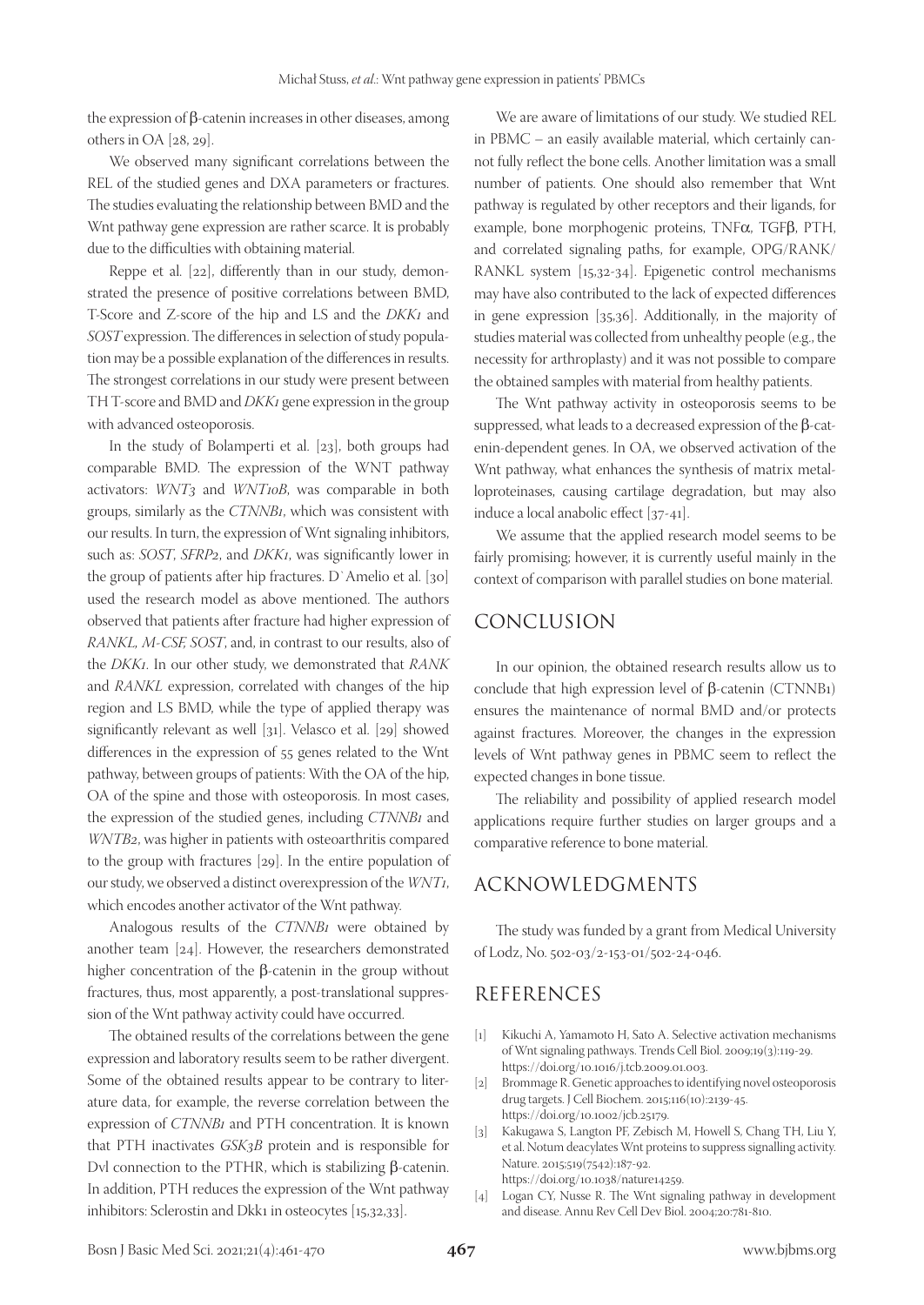https://doi.org/10.1146/annurev.cellbio.20.010403.113126.

- [5] Kramer I, Halleux C, Keller H, Pegurri M, Gooi JH, Weber PB, et al. Osteocyte Wnt/beta-catenin signaling is required for normal bone homeostasis. Mol Cell Biol. 2010;30(12):3071-85. https://doi.org/10.1128/mcb.01428-09.
- [6] Holmen SL, Zylstra CR, Mukherjee A, Sigler RE, Faugere MC, Bouxsein ML, et al. Essential role of beta-catenin in postnatal bone acquisition. J Biol Chem. 2005;280(22):21162-8. https://doi.org/10.1074/jbc.m501900200.
- [7] Glass DA, Bialek P, Ahn JD, Starbuck M, Patel MS, Clevers H, et al. Canonical Wnt signaling in differentiated osteoblasts controls osteoclast differentiation. Dev Cell. 2005;8(5):751-64. https://doi.org/10.1016/j.devcel.2005.02.017.
- [8] Palomo T, Al-Jallad H, Moffatt P, Glorieux FH, Lentle B, Roschger P, et al. Skeletal characteristics associated with homozygous and heterozygous WNT1 mutations. Bone. 2014;67 63-70. https://doi.org/10.1016/j.bone.2014.06.041.
- [9] Won JY, Jang WY, Lee HR, Park SY, Kim WY, Park JH, et al. Novel missense loss-of-function mutations of WNT1 in an autosomal recessive osteogenesis imperfecta patient. Eur J Med Genet. 2017;60(8):411-5.

https://doi.org/10.1016/j.ejmg.2017.05.002.

- [10] Li J, Sarosi I, Cattley RC, Pretorius J, Asuncion F, Grisanti M, et al. Dkk1-mediated inhibition of Wnt signaling in bone results in osteopenia. Bone. 2006;39(4):754-66. https://doi.org/10.1016/j.bone.2006.03.017.
- [11] Mao B, Wu W, Li Y, Hoppe D, Stannek P, Glinka A, et al. LDLreceptor-related protein 6 is a receptor for Dickkopf proteins. Nature. 2001;411(6835):321-5. https://doi.org/10.1038/35077108.
- [12] Mao B, Niehrs C. Kremen2 modulates Dickkopf2 activity during Wnt/LRP6 signaling. Gene. 2003;302(1-2):179-83. https://doi.org/10.1016/s0378-1119(02)01106-x.
- [13] Mao B, Wu W, Davidson G, Marhold J, Li M, Mechler BM, et al. Kremen proteins are Dickkopf receptors that regulate Wnt/ beta-catenin signalling. Nature. 2002;417(6889):664-7. https://doi.org/10.1038/nature756.
- [14] Dennis S, Aikawa M, Szeto W, d'Amore PA, Papkoff J. A secreted frizzled related protein, FrzA, selectively associates with Wnt-1 protein and regulates wnt-1 signaling. J Cell Sci. 1999;112(21):3815-20.
- [15] Kramer I, Baertschi S, Halleux C, Keller H, Kneissel M. Mef2c deletion in osteocytes results in increased bone mass. J Bone Miner Res. 2012;27(2):360-73. https://doi.org/10.1002/jbmr.1492.
- [16] Drake MT, Srinivasan B, Mödder UI, Peterson JM, McCready LK, Riggs BL, et al. Effects of parathyroid hormone treatment on circulating sclerostin levels in postmenopausal women. J Clin Endocrinol Metab. 2010;95(11):5056-62.

https://doi.org/10.1210/jc.2010-0720.

- [17] Cohen-Solal ME, Graulet AM, Denne MA, Gueris J, Baylink D, de Vernejoul MC. Peripheral monocyte culture supernatants of menopausal women can induce bone resorption: Involvement of cytokines. J Clin Endocrinol Metab. 1993;77(6):1648-53. https://doi.org/10.1210/jcem.77.6.8263153.
- [18] Jevon M, Hirayama T, Brown MA, Wass JA, Sabokbar A, Ostelere S, et al. Osteoclast formation from circulating precursors in osteoporosis. Scand J Rheumatol. 2003;32(2):95-100. https://doi.org/10.1080/03009740310000102.
- [19] D'Amelio P, Grimaldi A, Pescarmona GP, Tamone C, Roato I, Isaia G. Spontaneous osteoclast formation from peripheral blood mononuclear cells in postmenopausal osteoporosis. FASEB J. 2005;19(3):410-2.

https://doi.org/10.1096/fj.04-2214fje.

[20] Peris P, Atkinson EJ, Gössl M, Kane TL, McCready LK, Lerman A, et al. Effects of bisphosphonate treatment on circulating osteogenic endothelial progenitor cells in postmenopausal women. Mayo Clin Proc. 2013;88(1):46-55.

https://doi.org/10.1016/j.mayocp.2012.08.019.

[21] Roforth MM, Fujita K, McGregor UI, Kirmani S, McCready LK, Peterson JM, et al. Effects of age on bone mRNA levels of sclerostin and other genes relevant to bone metabolism in humans. Bone. 2014;59:1-6.

https://doi.org/10.1016/j.bone.2013.10.019.

- [22] Reppe S, Refvem H, Gautvik VT, Olstad OK, Høvring PI, Reinholt FP, et al. Eight genes are highly associated with BMD variation in postmenopausal Caucasian women. Bone. 2010;46(3):604-12. https://doi.org/10.1016/j.bone.2009.11.007.
- [23] Bolamperti S, Villa I, Spinello A, Manfredini G, Mrak E, Mezzadri U, et al. Evidence for altered canonical Wnt signaling in the trabecular bone of elderly postmenopausal women with fragility femoral fracture. Biomed Res Int. 2016;2016:8169614. https://doi.org/10.1155/2016/8169614.
- [24] Garcia-Ibarbia C, Delgado-Calle J, Casafont I, Velasco J, Arozamena J, Perez-Nunez MI, et al. Contribution of genetic and epigenetic mechanisms to Wnt pathway activity in prevalent skeletal disorders. Gene. 2013;532(2):165-72. https://doi.org/10.1016/j.gene.2013.09.080.
- [25] Manolagas SC. From estrogen-centric to aging and oxidative stress: A revised perspective of the pathogenesis of osteoporosis. Endocr Rev. 2010;31(3):266-300. https://doi.org/10.1210/er.2009-0024.
- [26] Xu XJ, Shen L, Yang YP, Zhu R, Shuai B, Li CG, et al. Serum β-catenin levels associated with the ratio of RANKL/OPG in patients with postmenopausal osteoporosis. Int J Endocrinol. 2013;2013:534352. https://doi.org/10.1155/2013/534352.
- [27] Tian J, Xu XJ, Shen L, Yang YP, Zhu R, Shuai B, et al. Association of serum Dkk-1 levels with β-catenin in patients with postmenopausal osteoporosis. J Huazhong Univ Sci Technolog Med Sci. 2015;35(2):212-8.

https://doi.org/10.1007/s11596-015-1413-6.

[28] Ren YJ, Huang T, Yu HL, Zhang L, He QJ, Xiong ZF, et al. Expression of β-catenin protein in hepatocellular carcinoma and its relationship with alpha-fetoprotein. J Huazhong Univ Sci Technolog Med Sci. 2016;36(6):846-51.

https://doi.org/10.1007/s11596-016-1673-9.

- [29] Velasco J, Zarrabeitia MT, Prieto JR, Perez-Castrillon JL, Perez-Aguilar MD, Perez-Nuñez MI, et al. Wnt pathway genes in osteoporosis and osteoarthritis: Differential expression and genetic association study. Osteoporos Int. 2010;21(1):109-18. https://doi.org/10.1007/s00198-009-0931-0.
- [30] D'Amelio P, Roato I, D'Amico L, Veneziano L, Suman E, Sassi F, et al. Bone and bone marrow pro-osteoclastogenic cytokines are up-regulated in osteoporosis fragility fractures. Osteoporos Int. 2011;22(11):2869-77.

https://doi.org/10.1007/s00198-010-1496-7.

- [31] Stuss M, Rieske P, Cegłowska A, Stępień-Kłos W, Liberski PP, Brzeziańska E, et al. Assessment of OPG/RANK/RANKL gene expression levels in peripheral blood mononuclear cells (PBMC) after treatment with strontium ranelate and ibandronate in patients with postmenopausal osteoporosis. J Clin Endocrinol Metab. 2013;98(5):E1007-11.
- https://doi.org/10.1210/jc.2012-3885. [32] Guo J, Liu M, Yang D, Bouxsein ML, Saito H, Galvin RJ, et al. Suppression of Wnt signaling by Dkk1 attenuates PTH-mediated
- stromal cell response and new bone formation. Cell Metab. 2010;11(2):161-71. https://doi.org/10.1016/j.cmet.2009.12.007.
- [33] O'Brien CA, Plotkin LI, Galli C, Goellner JJ, Gortazar AR, Allen MR, et al. Control of bone mass and remodeling by PTH receptor signaling in osteocytes. PLoS One. 2008;3(8):e2942. https://doi.org/10.1371/journal.pone.0002942.
- [34] Suryawanshi A, Tadagavadi RK, Swafford D, Manicassamy S. Modulation of inflammatory responses by Wnt/β-catenin signaling in dendritic cells: A novel immunotherapy target for autoimmunity and cancer. Front Immunol. 2016;7:460. https://doi.org/10.3389/fimmu.2016.00460.
- [35] Jing H, Su X, Gao B, Shuai Y, Chen J, Deng Z, et al. Epigenetic inhibition of Wnt pathway suppresses osteogenic differentiation of BMSCs during osteoporosis. Cell Death Dis. 2018;9(2):176. https://doi.org/10.1038/s41419-017-0231-0.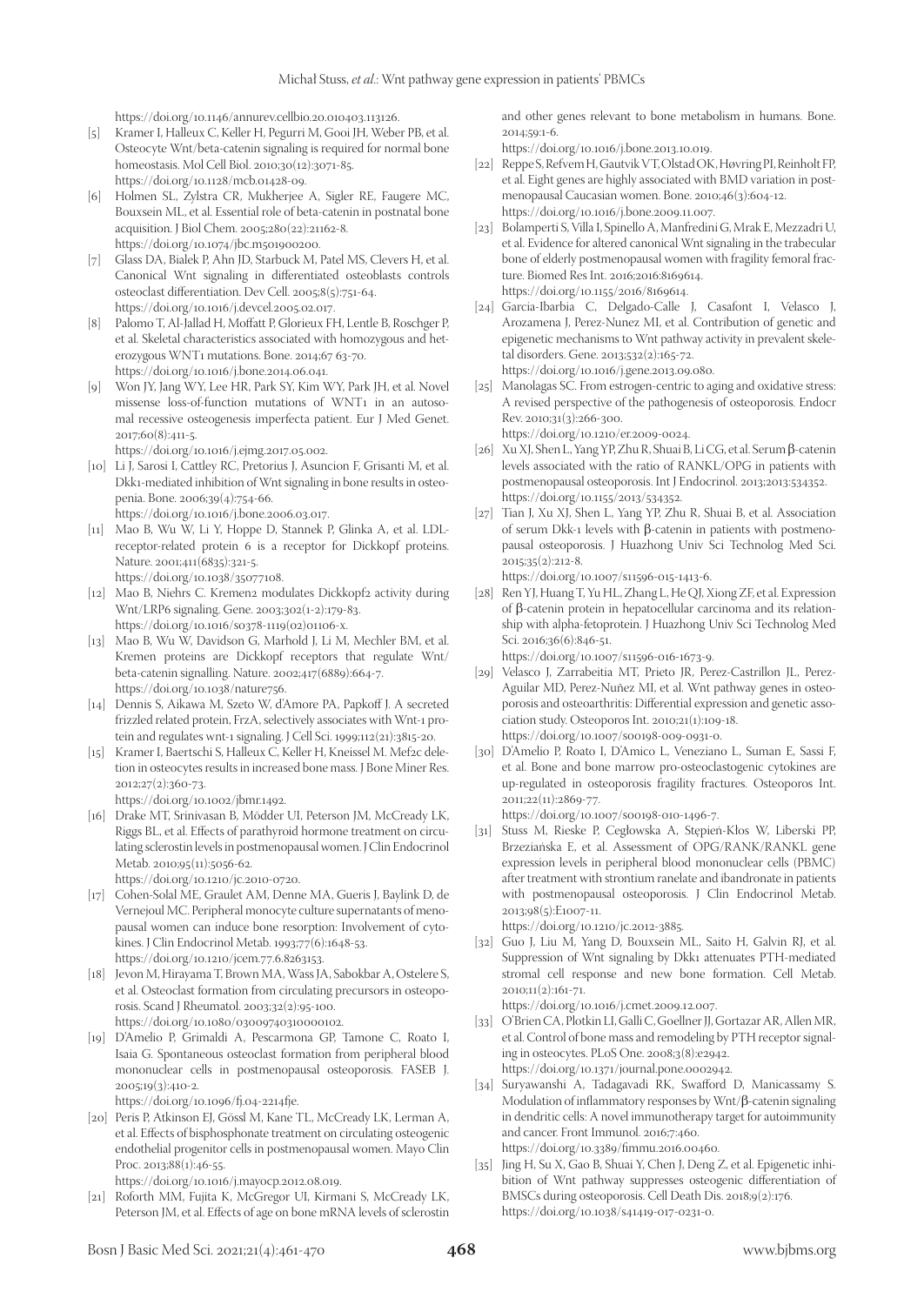- [36] Mäkitie RE, Hackl M, Niinimäki R, Kakko S, Grillari J, Mäkitie O. Altered MicroRNA profile in osteoporosis caused by impaired WNT signaling. J Clin Endocrinol Metab. 2018;103(5):1985-96. https://doi.org/10.1210/jc.2017-02585.
- [37] Yuasa T, Otani T, Koike T, Iwamoto M, Enomoto-Iwamoto M. Wnt/beta-catenin signaling stimulates matrix catabolic genes and activity in articular chondrocytes: Its possible role in joint degeneration. Lab Invest. 2008;88(3):264-74. https://doi.org/10.1038/labinvest.3700747.
- [38] Dequeker J, Aerssens J, Luyten FP. Osteoarthritis and osteoporosis: Clinical and research evidence of inverse relationship. Aging Clin Exp Res. 2003;15(5):426-39. https://doi.org/10.1007/bf03327364.
- [39] Bonewald LF, Johnson ML. Osteocytes, mechanosensing and Wnt

signaling. Bone. 2008;42(4):606-15. https://doi.org/10.1016/j.bone.2007.12.224.

[40] Robinson JA, Chatterjee-Kishore M, Yaworsky PJ, Cullen DM, Zhao W, Li C, et al. Wnt/beta-catenin signaling is a normal physiological response to mechanical loading in bone. J Biol Chem. 2006;281(42):31720-8.

https://doi.org/10.1074/jbc.m602308200.

[41] Bergink AP, Uitterlinden AG, van Leeuwen JP, Hofman A, Verhaar JA, Pols HA. Bone mineral density and vertebral fracture history are associated with incident and progressive radiographic knee osteoarthritis in elderly men and women: The Rotterdam study. Bone. 2005;37(4):446-56. https://doi.org/10.1016/j.bone.2005.05.001.

#### **Related articles published in BJBMS**

- 1. [MALAT1 inhibits the Wnt/β-catenin signaling pathway in colon cancer cells and affects cell proliferation and apoptosis](https://bjbms.org/ojs/index.php/bjbms/article/view/4408) Junjun Zhang et al., BJBMS, 2019
- 2. [The utility of procollagen type 1 N-terminal propeptide for the bone status assessment in postmenopausal women](https://www.bjbms.org/ojs/index.php/bjbms/article/view/2337) Elma Kučukalić-Selimović et al., BJBMS, 2013